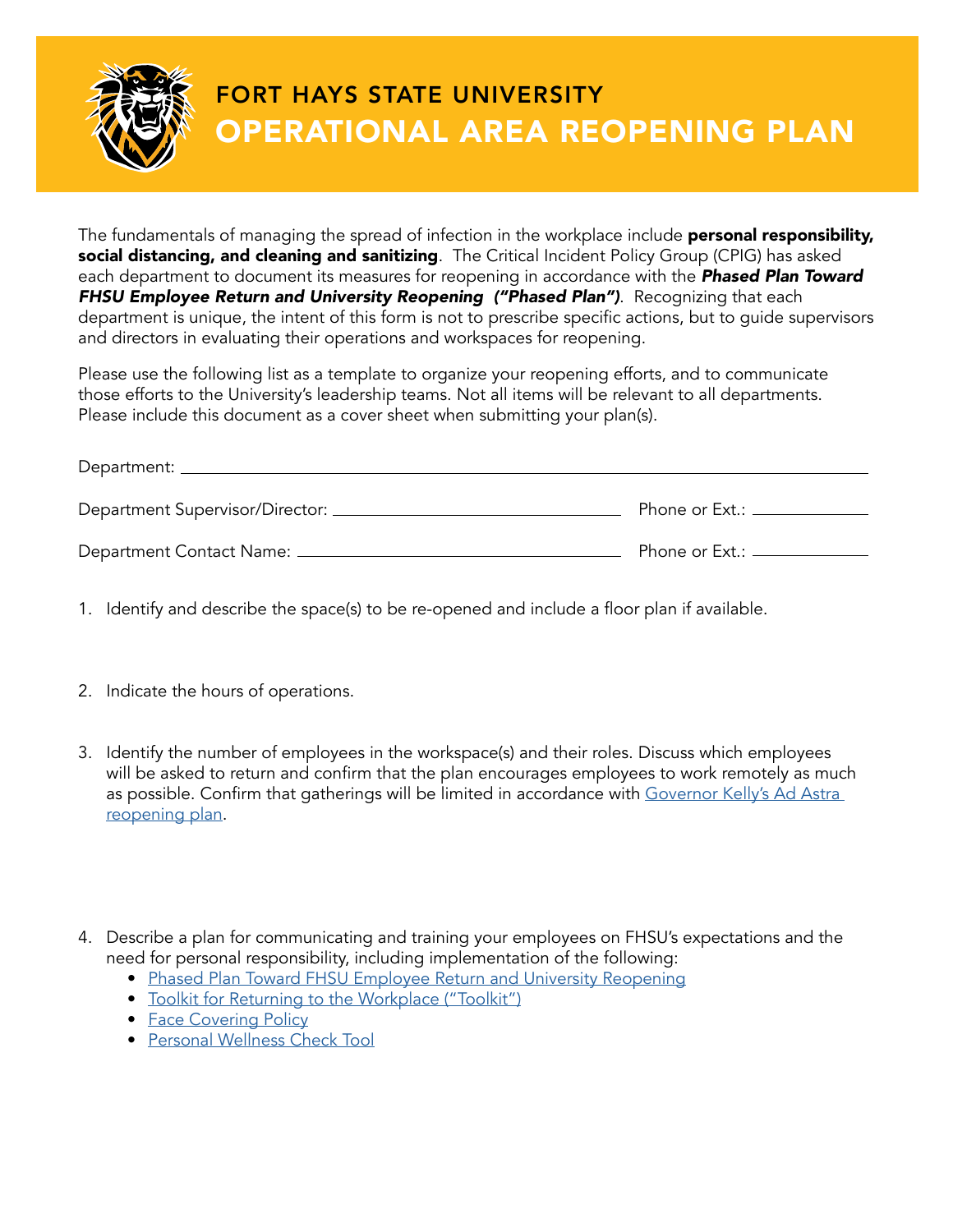- 5. Describe how social distancing measures can be implemented in your workspace(s). Confirm that your plan allows for six-foot distances between people present (and between employee workspaces), and strongly encourages the use of face coverings in general, and in particular where social distancing may not be possible. Describe how staggered staffing or scheduling may be utilized.
- 6. List any physical additions or changes (barriers, sneeze guards, office reassignments or rearrangements) that can be implemented in your workspace(s).
- 7. Describe a sanitization plan that can be implemented in your workspace(s). Refer to the **Toolkit** for guidance and explain how hand sanitizing, and cleaning and sanitizing of the workspace(s) (esp. common touchpoints), will be implemented.
- 8. What procedures for non-employees (visitors, students, others outside the department) are needed in your workspace(s) or operational areas for infection control? Consider social distancing requirements and possible space re-configurations and/or physical barriers, use of "by appointment only" and health screening system (including isolation protocols), contact tracing capabilities, encouraging face coverings, limiting gathering sizes and group interactions, promoting hand washing and cleaning/sanitation, and utilizing signage.
- 9. What additional infection control measures might be needed for specialized areas, processes or functions within your workspace(s) or operational areas? Confirm that relevant Federal/CDC, State/ KDHE, Local/ECHD, and industry-specific guidance has been consulted where appropriate. The Student Health Center is available to discuss specific concerns related to infection control within your workspace. Please email healthcenter@fhsu.edu or call (785) 628-4094 during normal business hours.
- 10. List the sanitizing supplies likely required for reopening and predict the 60-day supply needs, including your rationale.